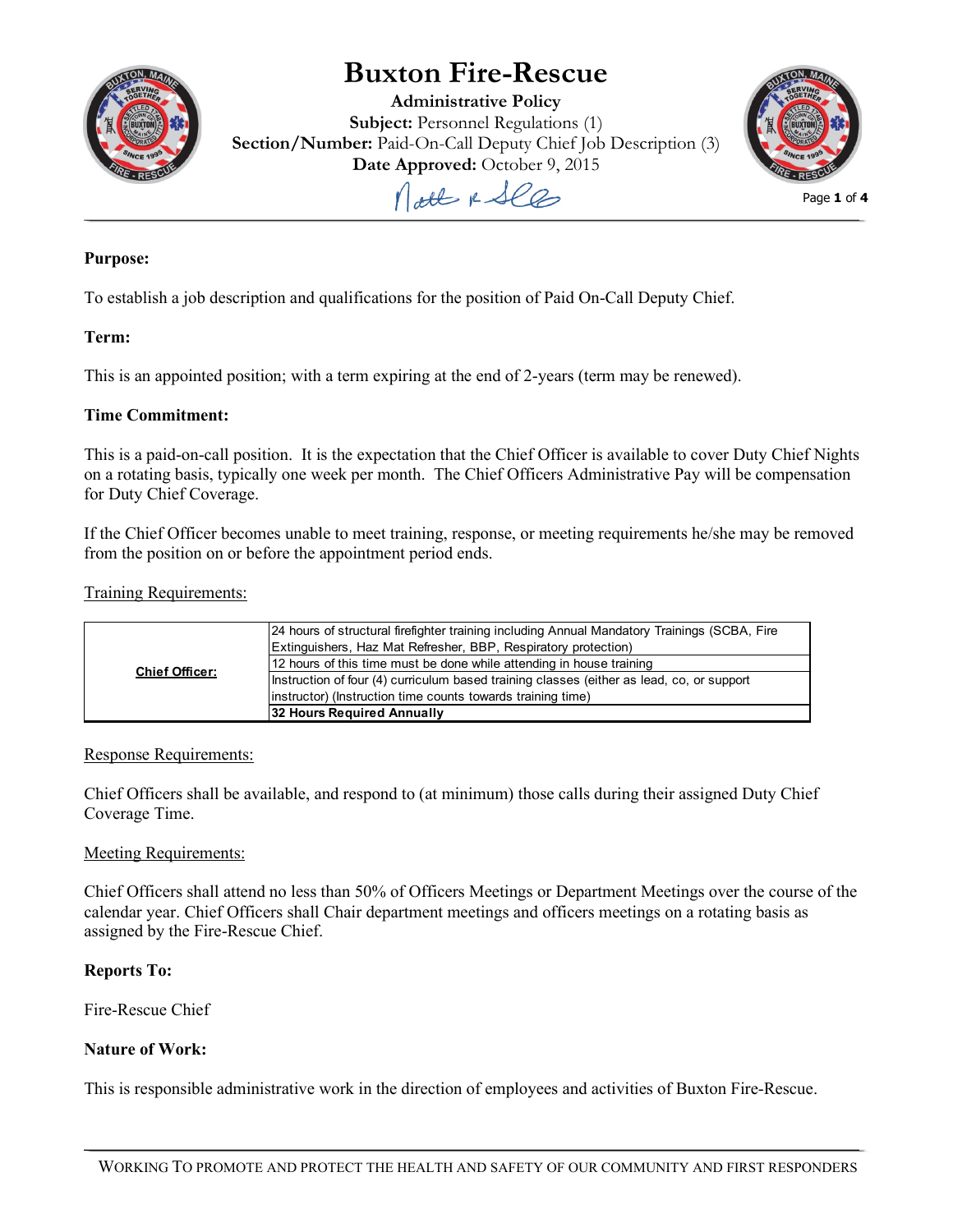The Chief Officer makes administrative and operational decisions pertaining to firefighting, emergency medical services (EMS), fire prevention, operating standards, as well as training within the limitations of laws, policies and standard operating guidelines (SOG) of the department.

This position will require the Chief Officer to complete administrative duties as assigned by the Fire-Rescue Chief. Hours may fluctuate slightly from week to week based on the departmental needs. Employee reports to the Fire Rescue-Chief, but work is carried out with relative independence in accordance with applicable laws, EMS Protocol, Town Ordinances, NFPA Standards and Department SOG's.

Chief Officers are assigned an area of responsibility. Examples of this are: EMS, Training and Building/Vehicle Maintenance. An appointment to this position will be as much based upon the overall abilities of a candidate, as it would be for a candidates expertise in a certain area. As an example; to ensure the department sets high expectations for how its EMS is managed (including patient care, provider feedback and training), an appointment will be made to an induvial who has an advanced EMS License (Advanced EMT or Paramedic) and can play an active role in supporting the organizations mission.

Work is reviewed through discussion, reports and results achieved.

## **Illustrative Examples of Work:**

- Assisting with short and long-range planning; assisting with preparing and administering budgets.
- Maintains positive public relations and responds to citizen inquiries and complaints.
- Attendance of some meetings of the Board of Selectmen, Committees and other groups as appropriate.
- Respond to and take command at major fires, as appropriate, and as defined i[n SOG MR.1.1 –](http://buxtonfr.org/wp-content/uploads/2013/10/Command-Modes.pdf) [Command Modes.](http://buxtonfr.org/wp-content/uploads/2013/10/Command-Modes.pdf)
- Maintain discipline.
- Directs or delegates (to appropriate personnel) the training of firefighting and EMS personnel to meet the needs of the Departments mission.
- Review and prepare studies, recommend and implement changes in operations;
- Evaluate systems used by other departments for potential application to Buxton Fire- Rescue.
- Assist with the direction of maintenance, repair, improvement and replacement of necessary equipment, apparatus, stations and all other properties of the department.
- Continuously improves his or her own fire prevention, suppression, EMS and administrative skills by study, membership in professional organizations, participation in seminars and conferences.
- Understands the uses of fire and EMS equipment and apparatus.
- Assists the Fire-Rescue Chief with establishing a routine of duties and procedures to be followed by Department members.
- Completion of training, incident and accident reports as required.
- Interviews applicants for appointment or promotion and conducts or participates in other phases of selection process.
- Fosters and encourages liaison between municipal fire departments, in particular those with whom the Department engages in mutual aid.
- Is responsible for the development and ongoing implementation of a departmental training program or delegates training responsibility as needed.
- Performs related work as required.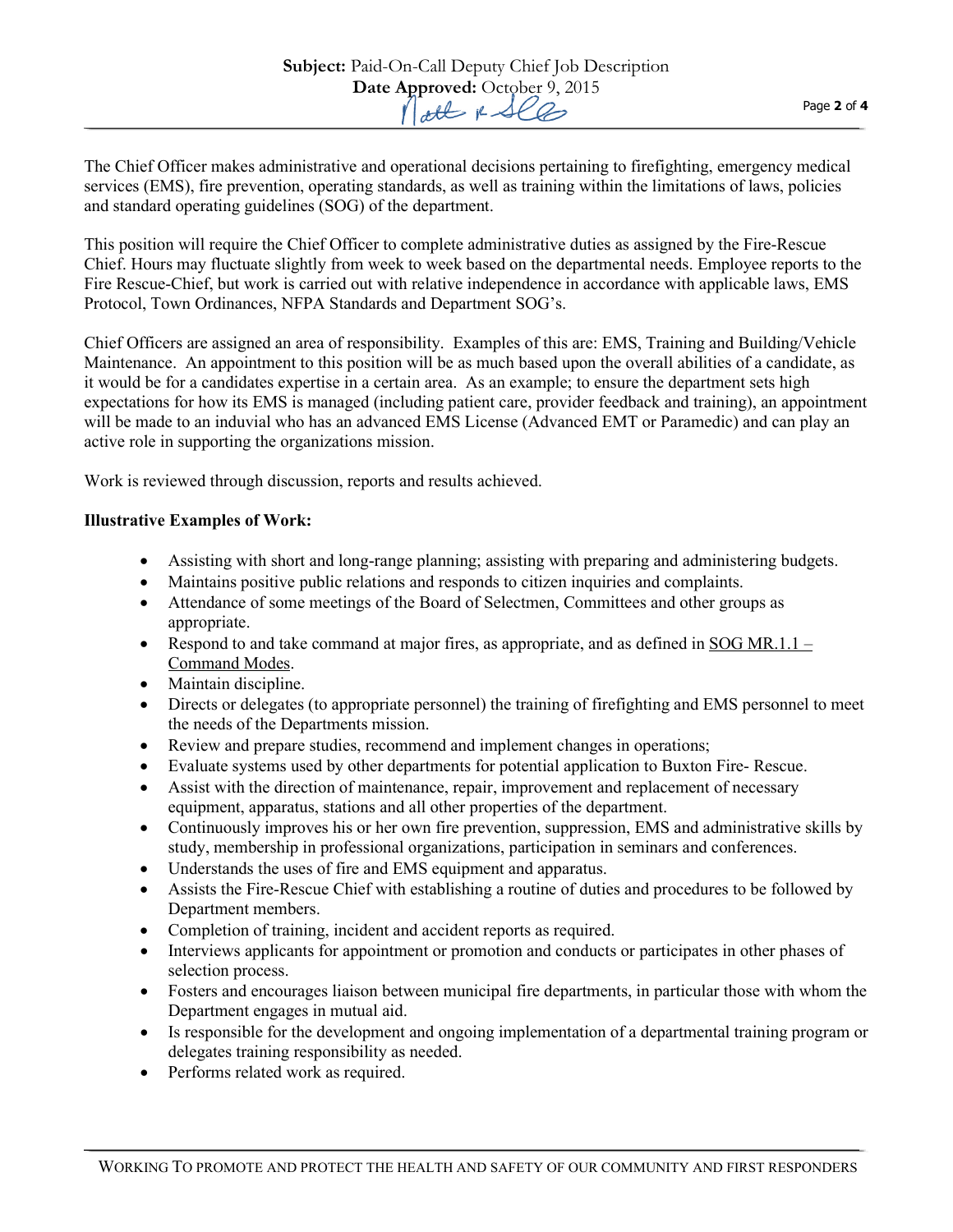### **Requirements of Work/Essential Functions:**

Physical Capabilities

#### Physical Demands:

- Ability to lift, push and pull objects weighing up to 60 lbs.
- Ability to work independently.
- Ability to maintain composure in difficult and emotionally challenging situations.
- Ability to respond to calls in all types of weather, day or night.
- Ability to safely operate emergency vehicles.
- Ability to hear within three feet and on the telephone.

#### Physical Requirements:

- Vision Normal vision needed with or without corrective lenses.
- Hearing Normal hearing is needed with or without hearing aids.
- Mobility Ability to walk and climb ladder or stairs.
- Body motion A full range of body motion is required to accomplish the above-mentioned tasks.

### Qualifications (Abilities):

- Ability to analyze operational and administrative procedures and problems, to evaluate and balance community needs and expectations as to Fire-Rescue Department activities, and to modify organizational procedures and staffing plans to meet changing conditions.
- Ability to plan, assign and direct the work of subordinate employees under emergency conditions.
- Ability to quickly acquire and assimilate knowledge of administrative, operational and procedural regulations and practices of various mutual aid departments.
- Knowledge of business English, spelling, and arithmetic. Ability to speak, read, and write English at the 12<sup>th</sup> grade level.
- Knowledge of modern office procedures, practices and equipment including having the ability to operate a personal computer, copier, adding machines, and typewriter.
- Willingness to show initiative and discretion in the performance of duties.
- Ability to keep varied records, to assemble and organize data, and to prepare standard reports from such records.
- Ability to express oneself in such a way that one is readily and clearly understood, both verbally and in writing.

Qualifications (Knowledge):

• Training and Certifications (Required):

| <b>Chief Officer</b> | Firefighter 1 (Prior 12/2014)                                        |
|----------------------|----------------------------------------------------------------------|
|                      | Instructional Techniques Program (Prior to 12/2014)                  |
|                      | EMS License (B,A,P) (Prior to 12/2015) Current Officers are strongly |
|                      | recommended to complete, new officers will not be appointed in 2016  |
|                      | without EMS License.                                                 |
|                      | IS 100, 700, 200, 300, 400, 703, 704                                 |